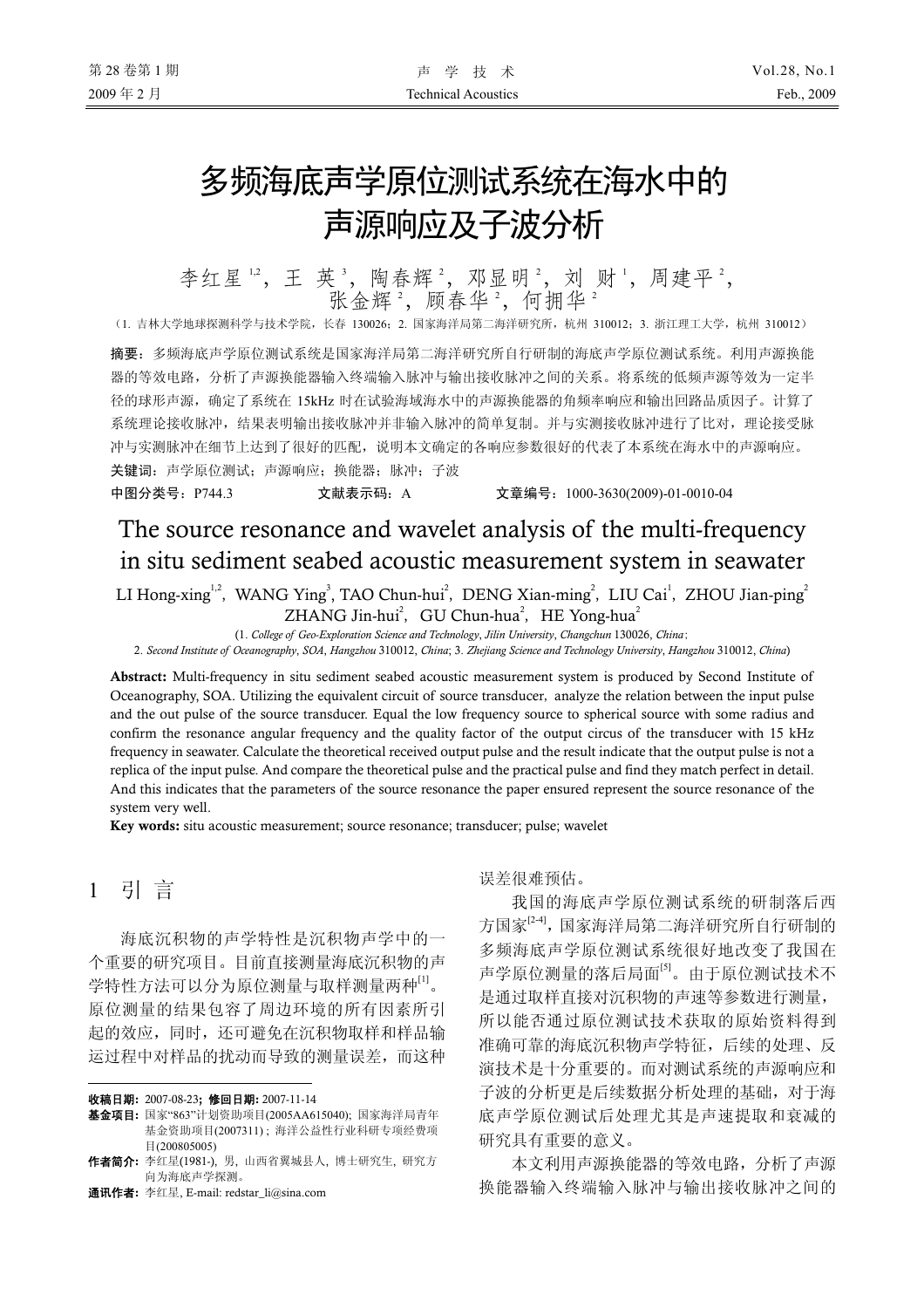关系。将系统的低频声源等效为一定半径的球形声 源,确定了系统当频率为 15kHz 时在试验海域海水 中声源换能器的角频率响应和输出回路品质因子。 进一步计算了系统理论接收脉冲,结果表明输出接 收脉冲并非输入脉冲的简单复制,而是加入换能器 电子机械响应与周围介质响应。并与实测接收脉冲 进行了比对,理论接收脉冲与实测脉冲在细节上达 到了很好地匹配,说明本文确定的各响应参数很好 地代表了本系统在海水中的声源响应。并且理论接 收脉冲的时间起跳点和不失真脉冲的起始点是一 致的,这是因为在海水中可认为是没有频散的。当 在沉积物中时,这一情况将会变化。这将直接影响 到对于实测脉冲的时间分析,因此本文的分析对于 海底声学原位测试后处理尤其是声速的提取具有 重要的意义。

## 2 多频海底声学原位测试系统有限 带通声源分析

#### 2.1 系统的基本工作原理

本系统用来测量沉积物-海水交界面以下数米 的纵波声速剖面,利用插入沉积物的水听器阵列接 收的声波时间差和振幅差异来得到海底沉积物原 位声速和声衰减数据[6]。由信号发生器产生电信号, 经过功放后,由换能器转化为声波输出。声信号穿 透沉积层而被埋置在沉积物中良好耦合的水听器 阵接收。

#### 2.2 有限带通声源分析

图 1 是换能器声源的等价电路图[7] 。*M* 为互感 应系数,代表了输入终端和输出终端的电路和机械 耦合程度。在输入终端, R<sub>0</sub> 和 C<sub>0</sub> 分别代表了换能 器的电路损耗和固定电容。在输出终端,*Lm* 、*Cm* 和  $R_m$ 的串联代表了换能器的机械响应。 *L*, 和 *R*, 代表 了介质加入的影响。很明显,机械响应和介质加入 的总体影响可以表示为 L-C-R 回路,感应系数为



Fig.1 The equivalent circuit of source transducer

 $L = L_m + L_r$ , 电容为*C*=C<sub>m</sub>。理想情况下, 加在换能 器输入终端上的电压波形  $v(t)$  会产生与  $v(t)$  形态一 致的放射性的声脉冲输出  $S_{\alpha}(t)$ 。然而实际情况并非 如此。由于机械响应和介质的加入,换能器只有有 限的带通宽度,其影响就相当于一个转换因子:  $H(i\omega)$ 。这样在频率域,输入脉冲和输出径向脉冲 (被等效为球形声源)之间的关系[8]可以写为:

$$
S_b(j\omega) = H(j\omega)S_{in}(j\omega) \tag{1}
$$

$$
H(j\omega) = \frac{H_0}{1 + jQ(\frac{\omega}{\omega_0} - \frac{\omega_0}{\omega})}
$$
 (2)

大写字母表示短时傅立叶变换。H<sub>0</sub>为一实数比 例因子,<sup>ω</sup><sup>0</sup> 为角频率响应,*Q* 为换能器输出回路的 品质因子。当*Q*=0 时,声源换能器具有无限带通宽 度,这样在输入脉冲和输出脉冲之间将不会出现失 真现象。但这种情况实际中是不会出现的[9]。此外  $H_0$ 、ω。 O的值由声源换能器的等效电路决定, 因此在不同介质中的声源系统响应是不同的。

## 3 声源换能器输入和输出脉冲

多频海底声学原位测试系统换能器输入终端 的输入脉冲波形为整数周期的正弦波,可以表示为 式(3)的形式:

$$
S_{in}(t) = S_0[u(t) - u(t - \tau_m)]\sin\omega_s t \tag{3}
$$

其中, S<sub>o</sub> 为输入脉冲的振幅, ω 为正弦波的角 频率,*t* 为时间,*u*(·)为海维赛德(Heaviside)单位阶 梯函数,脉冲持续时间长度为:

$$
\tau_m = \frac{2\pi m}{\omega_s} \tag{4}
$$

其中,*m* 为输入正弦波的整数周期数。图 2 是 由式(3)计算所得的频率为 15kHz、四个周期的正弦 脉冲。多频海底声学原位测试系统的信号发生器具 有很低的内部阻抗,可以忽略不计,所以换能器输 入终端的输入脉冲没有发生失真。输入脉冲的短时

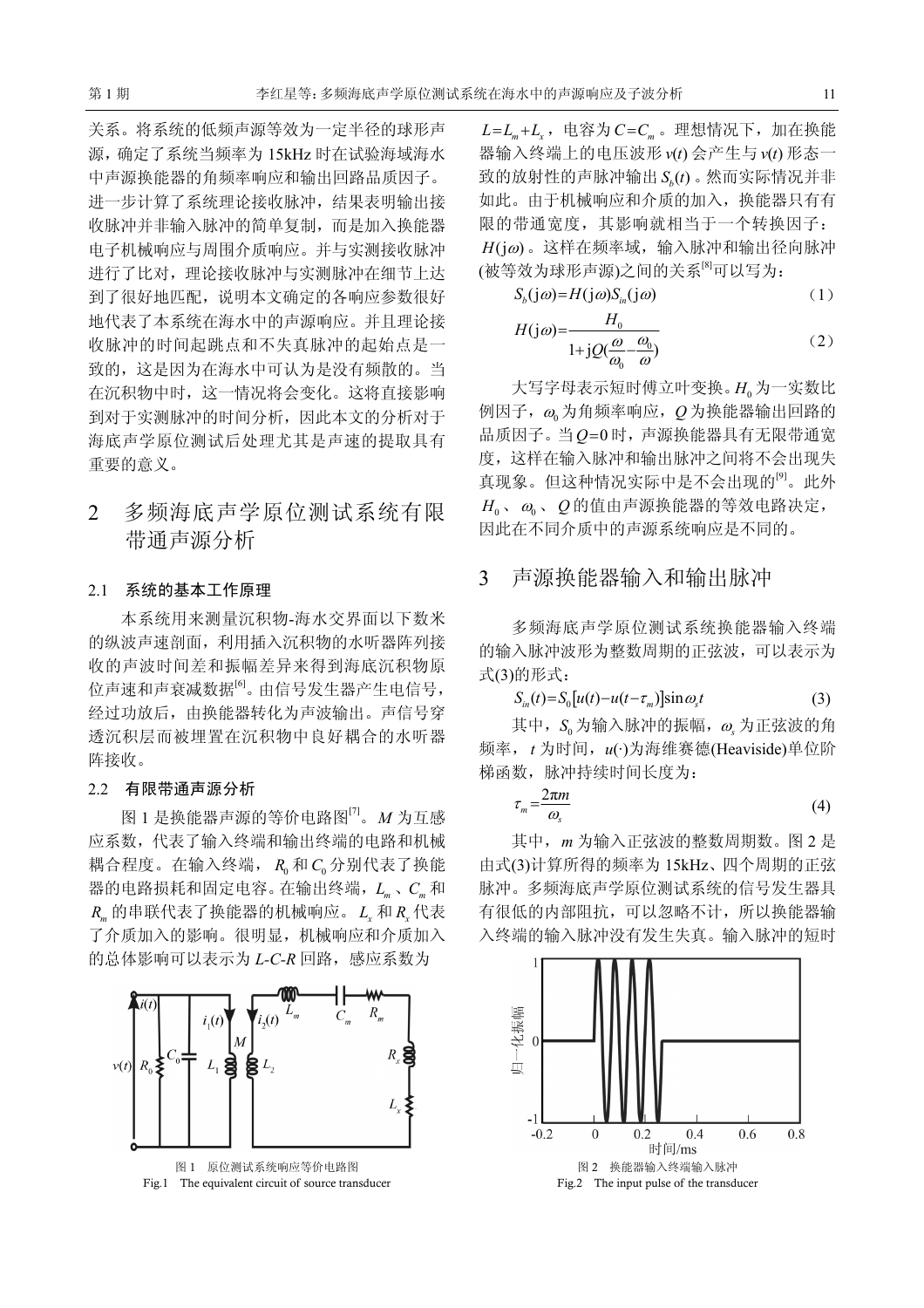傅立叶变换为:

$$
S_{in}(j\omega) = \frac{S_0 \omega_s}{\omega^2 - \omega_s^2} (e^{-j\omega \tau_m} - 1)
$$
 (5)

由式(1)、(2)、(5)得换能器输出脉冲的傅立叶 变换为:

$$
S_b(j\omega) = S_0 \omega_s \frac{\left(e^{-j\omega \tau_m} - 1\right)}{\omega^2 - \omega_s^2} H_0 \left[1 + j\mathcal{Q}\left(\frac{\omega}{\omega_0} - \frac{\omega_0}{\omega}\right)\right]^{-1} \quad (6)
$$

由式(6)可知,对于实数*Q* ,输出脉冲明显不是 输入正弦脉冲的"复制本"。可认为振荡声源在周 围介质中产生了球对称的压力波。一般情况下,介 质是耗散介质,压力波将在其中呈现出衰减和频散 现象,这些都可以通过一个复数速度 *c* 表示。球形 声源产生的放射性的压力波的傅立叶变换应为:

$$
P(j\omega) = \frac{j\omega\rho c_0^2 b^2 S_b}{c^2 r} \left(1 + j\frac{\omega}{c}b\right)^{-1} \times
$$
  
 
$$
\exp\left[-j\frac{\omega}{c}(r-b)\right] \qquad r \ge b \tag{7}
$$

其中, *r* 表示距离声源中心的径向距离, <sup>ρ</sup> 为 介质的容积密度, <sup>0</sup> *c* 为介质中声波速度的低频极限 值,*b* 为等效声源半径。

对式(7)取逆傅立叶变换,传播到介质中的压力 波脉冲可以表示为:

$$
p(t,r) = \frac{j\rho c_0^2 b^2}{2\pi r} \times \int_{-\infty}^{\infty} \frac{\omega S_b}{c^2} \left(1 + j\frac{\omega b}{c}\right)^{-1} \exp\left\{j\omega \left[t - \frac{(r-b)}{c}\right]\right\} d\omega \tag{8}
$$

## 4 海水中的输出脉冲

下面我们讨论系统在海水中的输出脉冲。由于 频散和衰减在海水中对于多频海底声学原位测量 系统所使用的频率范围而言是可以忽略不计的。海 水中的声波速度是不依赖于频率的实数 *wc* 。在这种 情况下,式(8)可以简化为:

$$
p(t,r) = \frac{j\rho_w b^2}{2\pi r} \times \int_{-\infty}^{\infty} \omega S_b \left(1 + j\frac{\omega b}{c_w}\right)^{-1} \exp\left\{j\omega \left[t - \frac{(r-b)}{c_w}\right]\right\} d\omega \tag{9}
$$

其中 *ρ<sup>w</sup>* 是海水的密度。式(9)的积分可以利用 围道积分法计算。被积函数包含 5 个奇点并且没有 其他奇异点。由式(2)可知对称分布在第一、第二象 限的两个奇点为:

$$
\omega_{1,2} = \pm \omega_{0w} \sqrt{1 - \frac{1}{4Q_w^2}} + \frac{j\omega_{0w}}{2Q_w} \tag{10}
$$

$$
\omega_3 = \frac{j c_w}{b} \tag{11}
$$

由输入脉冲的傅立叶变换(式(5))可以知道其它 两个奇点为: ±<sup>ω</sup>*<sup>s</sup>* 。

通过对上半平面进行积分并经过代数运算后, 水中压力脉冲的解为:

$$
p(t,r) = -p_0 \frac{b}{r} \left\{ \frac{u(t-\tau)F(t-\tau)}{-u(t-\tau-\tau_m)F(t-\tau-\tau_m)} \right\} \tag{12}
$$

其中(\*表示复数的共轭):

$$
p_0 = \frac{\rho_w H_0 S_0 \omega_{0w} c_w}{Q \omega_s} \tag{13}
$$

$$
\tau = \frac{r - b}{c_w} \tag{14}
$$

$$
F(x) = \omega_s^2 \operatorname{Re} \left\{ \frac{2\omega_i^2 \exp(j\omega_i x)}{(\omega_i + \omega_i^*)(\omega_i - \omega_s)(\omega_i^2 - \omega_s^2)} \right\} + \omega_s^3 \operatorname{Re} \left\{ \frac{\exp(j\omega_s x)}{(\omega_s - \omega_i)(\omega_s + \omega_i^*)(\omega_s - \omega_s)} \right\} - \omega_s^3 \left\{ \frac{|\omega_s \omega_s|^2 \exp(-|\omega_s| x)}{|\omega_s - \omega_i|^2 (|\omega_s|^2 + \omega_s^2)} \right\} \tag{15}
$$

#### 5 海水中的系统声源响应与子波分析

很明显,式(12)表示的水中接收到的压力脉冲 满足了波传播的一般规律:在*t* =<sup>τ</sup> 之前没有波到达。 此外式(12)并没有表示出正弦声脉冲群,说明了输 出脉冲并非输入正弦脉冲的简单复制品。

图 3(a)为多频海底声学原位测试系统在某地海 水中所接收到的实际波形。其中水听器距离换能器 中心的距离为 1.317m。海水的密度为 1024kg/m3, 输入脉冲为 15kHz 的 4 个周期的正弦波。下面我们 用上述方法计算理论波形,根据式(12)~(15),要得 到系统在水中所接收的波形的理论值  $p(t)/p_0$ , 需要 确定*b、c<sub>w</sub>、ω*<sub>0w</sub>、 Q<sub>w</sub> 四个参数, 其他参数与实测 参数一致。也即确定了这四个参数就确定了本系统 在海水中的声源响应,就可以得到本系统在水中所 接收声波的理论波形。多频海底声学原位测试系统 的 15kHz 频段所用换能器可以等效为半径为 55.5mm 的球形声源,也即*b*=55.5mm。通过对测量 站位的海水水文参数(温度、盐度、深度、水压)并 利用威尔逊经验公式计算可以得到海水的声速值, 经计算测量站位海水的声速值为 1519.2m/s。

在上述参数确定的情况下,选择合适的  $\omega_{\text{max}}$